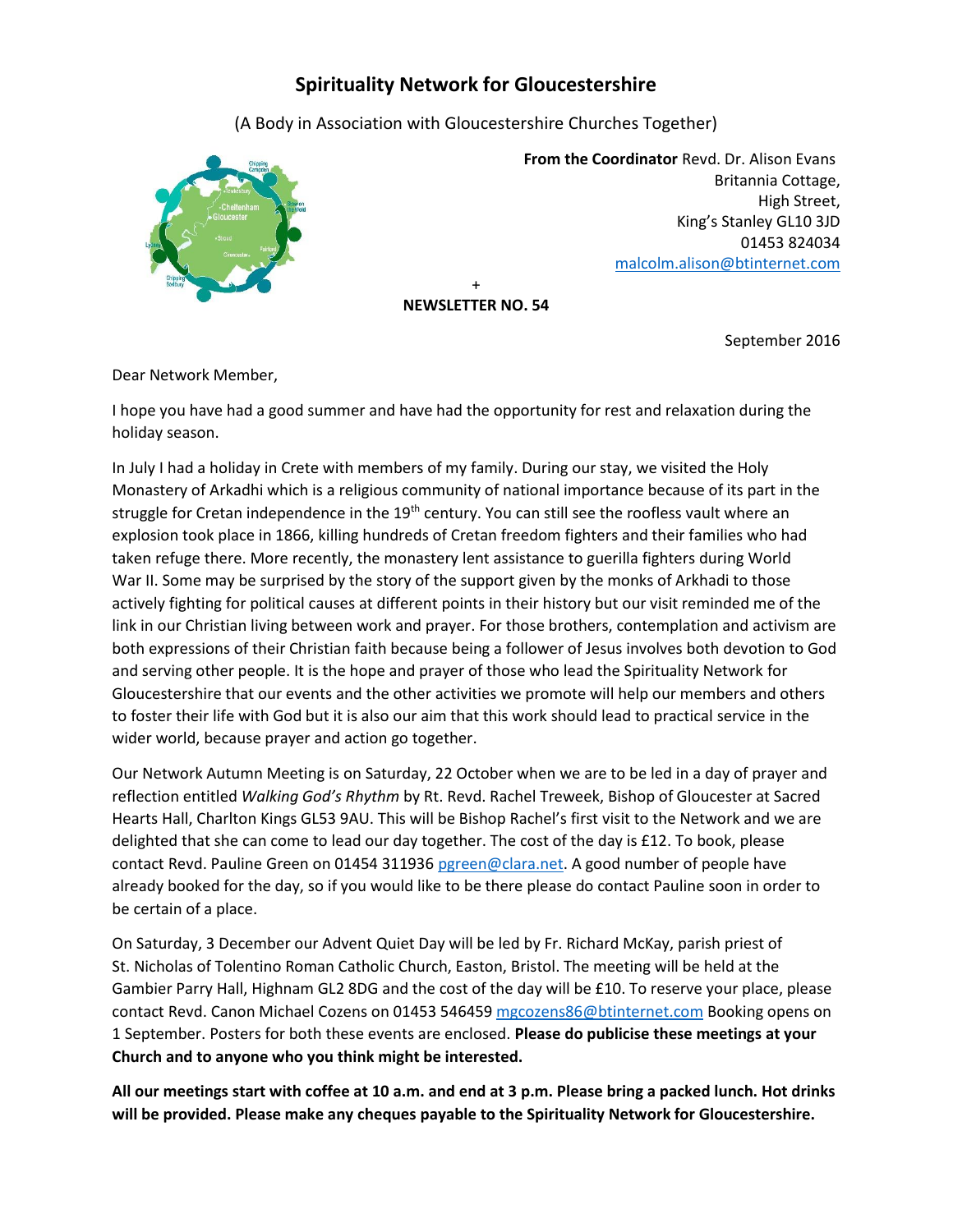Another date for your diary is the **Individually Guided Retreat** to be held at the Monastery of Our Lady & St. Bernard, Brownshill near Stroud GL6 8AL from Tuesday, 18 to Sunday, 23 October. For details, please contact Revd. Felicity Bayne 01242 237074 [felicity.bayne@btinternet.com](mailto:felicity.bayne@btinternet.com) The cost is £315.

## **Dates in 2017**

Some of you will be aware that the Network Summer Meeting this year with Revd. Canon Mark Oakley unfortunately had to be cancelled at short notice. Canon Oakley has kindly offered to rearrange the meeting and will come to lead a **Network day** next year on **Saturday, 23 September**.

Other planned events in 2017 are a **Quiet Day for Lent** "Let your inner self grow strong" led by Sr. Anna O'Connor on **Saturday, 4 March** and an **Advent Quiet Day** "The Spirituality of Mary" led by Revd. Canon Paul Williams on **Tuesday, 5 December**. Please make a note of these dates. Venues and other details of next year's programme will follow.

One of the aims of the Spirituality Network Newsletter is to signpost local events and places which provide opportunities for spiritual growth and the deepening of our Christian faith. Here are some, and others will be offered in future editions.

## **More Dates for your diary:**

On Friday, 7 October at 8 p.m. Revd. Dr. Russ Parker will be speaking on "The Power of Blessing" at the House of the Open Door, Childswickham, Broadway WR12 7HH. Dr. Parker will continue leading reflections on this theme on Saturday, 8 October 10 a.m. – 4 p.m. Lunch and overnight accommodation are available. For more details and to book, contact Lynda on 01386 852084 [hod@houseoftheopendoor.org](mailto:hod@houseoftheopendoor.org)

A Diocese of Gloucester **Celebration of Healing and Wholeness** at Tewkesbury Abbey on Saturday 15th October 2016 from 1 - 4.15pm. Speaker: Elaine Storkey. The day will include worship, quiet activities, tea shop, Sacred Space, prayer ministry, and will end with the Eucharist. For more information, contact Sheila Appleton 07772 759835 [sheila@graappl.plus.com](mailto:sheila@graappl.plus.com)

**Meditation** is a very ancient Christian way of prayer that was recovered for modern Christians by the Benedictine monk John Main (1926 -1982). John Main's legacy inspired the formation of the World Community for Christian Meditation (WCCM) which continues John Main's vision of restoring the contemplative dimension to the common life of Christians and engaging in the common ground shared with the secular world and other religions. For more information, go t[o www.christianmeditation.org.uk](http://www.christianmeditation.org.uk/)

The Community has its International Centre in London, but is a 'monastery without walls', an ecumenical family of national and emerging communities in over a hundred countries, each with local Christian meditation groups, supporting meditators on a weekly or monthly basis, in homes, parishes, offices, hospitals, prisons, schools and colleges - pretty well everywhere that people live and seek. The following WCCM groups meet in Gloucestershire and new members are always welcome.

Gloucester: Fridays 1.00 pm at Our Lady of Perpetual Succour, Churchdown, GL3 1HU (church hall) Contact Julie Godwin 07875 366152 [julie.spsc@hotmail.co.uk](mailto:julie.spsc@hotmail.co.uk)

Cheltenham: Tuesdays 7.30 pm at St. Mark's Methodist church, Cheltenham GL51 8PX Contact Kate Winder 07753 138300 [kate.winder@gmail.com](mailto:kate.winder@gmail.com)

Longhope: Mondays 4.30 pm at Merlindene, Old Monmouth Road, Longhope GL17 0NZ Contact Jude Carpenter 01452 831688 [judith.carpenter@btinternet.com](mailto:judith.carpenter@btinternet.com)